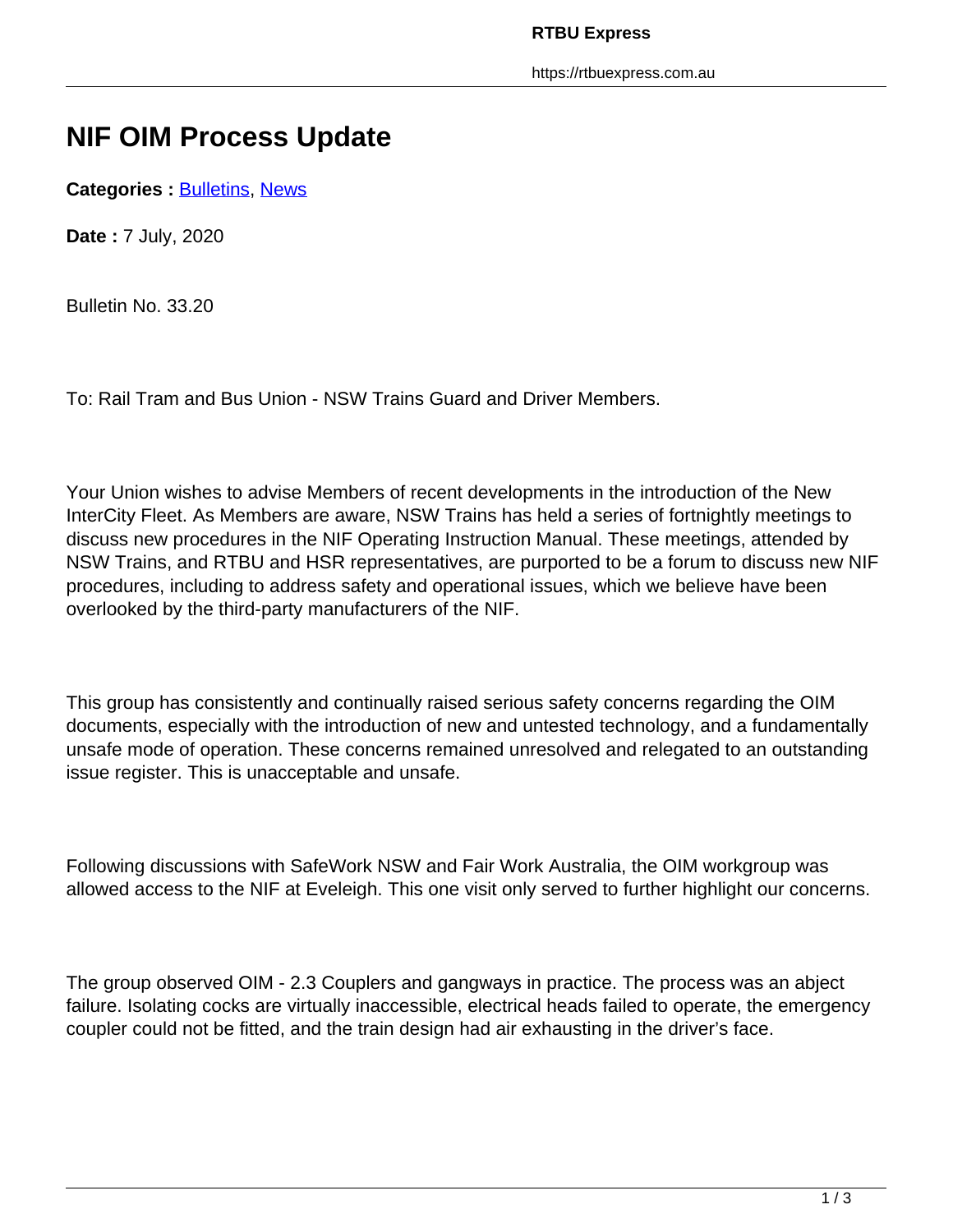Based on what has been seen and reported, there are genuine concerns that the new NIF procedures are seriously flawed, ineffective, unsafe, and are physically incapable of being performed and/or reliant upon new technology or equipment yet to be commissioned.

The OIM workgroup group has formally written to NSW Trains advising that they are unable to continue to participate in the OIM process unless they are able to view and test all required elements of the OIM documents on the train.

NSW Trains has yet to commit to facilitating such access to the NIF so your Reps did not attend last week's OIM meeting. Elected Representatives, both Union and HSR, are tasked with representing all elements of workplace health and safety. We will not continue to participate in a validation process we know exposes workers to unacceptable risks.

We believe NSW Trains has and will continue to be disingenuous as to their true intended NIF Operating mode of driver only. This is evidenced with the non-allocation of Passenger door controls on or near the crew doors as in 'normal mode' with placement of that functionality/task now in front of the Driver.

Despite blatant safety failures, budget blowouts and an underhanded attempt to introduce Driver Only Operation, NSW Trains' propaganda machine remains in high gear… Churning out information about CCTV and USB charging ports while ignoring the fact their train and their operating model exposes workers and the NSW public to unacceptable risks.

Your Union is currently organising Depot tours so Members can hear the truth about the NIF.

Issued and Authorised By: Alex Claassens **Branch Secretary**